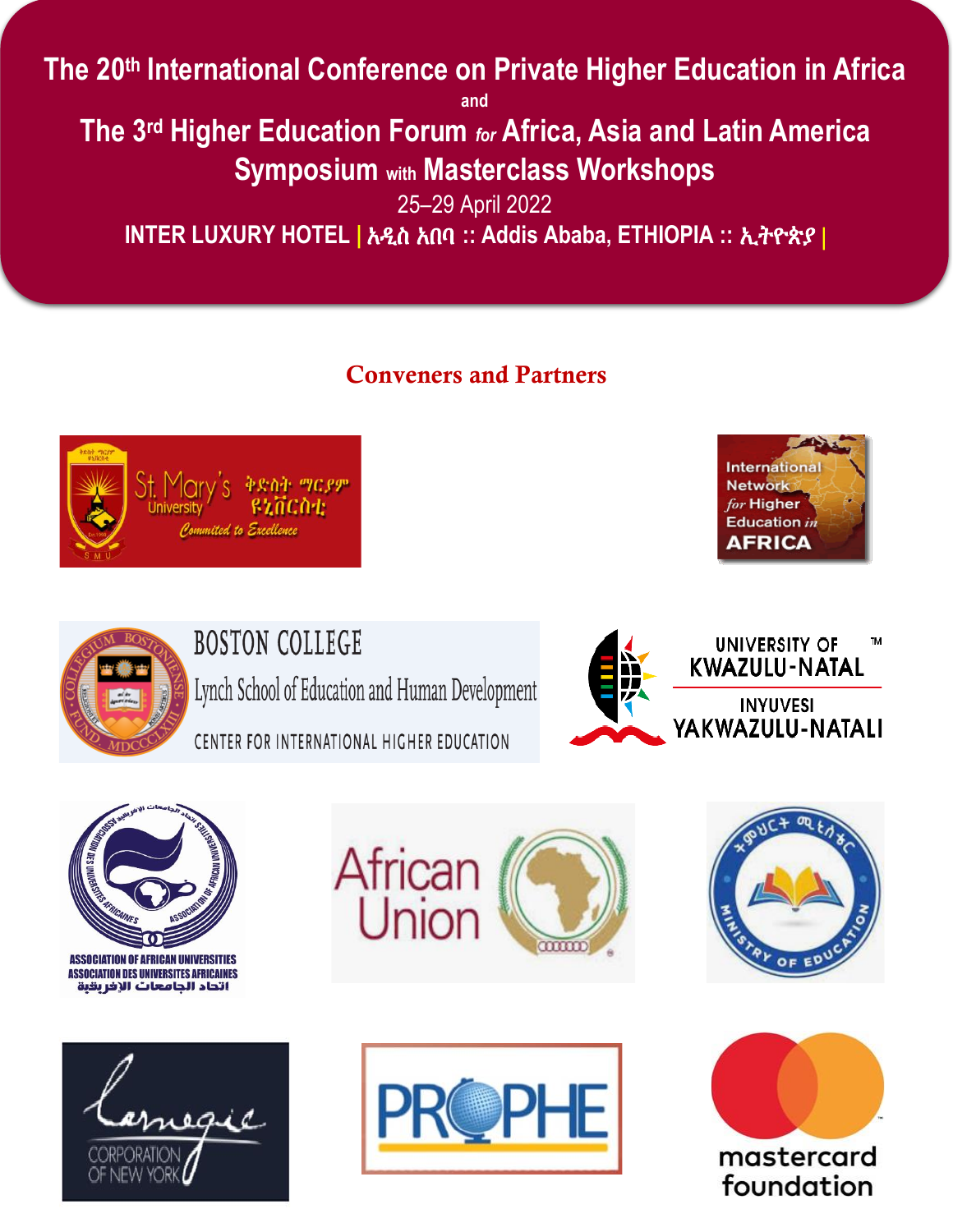## —PROGRAMME—

The 20<sup>th</sup> International Conference on Private Higher Education in Africa under a theme "Embracing New Realities and Paradigms: Africa's Higher Education Response" and the 3<sup>rd</sup> Higher Education Forum for Africa, Asia and Latin America (HEFAALA) Symposium under a theme "Academic Collaboration in Africa, Asia and Latin America in the Post-COVID World" will take place on 27 and 28 April 2022. The Masterclass Workshops (restricted enrollment) under a theme "Building Leadership of Young Academics: The Power of Academic Collaboration" run from 25 to 29 April 2022 effectively embedded in the Conference and the Symposium.

*NOTE: We endeavor to stage most of the events in a hybrid form. Registration for both face-toface and virtual participation are mandatory, so please register [here.](https://docs.google.com/forms/d/e/1FAIpQLSfDUtk1ZmeJ_RKboZWoqqWPRP_-ieIFlyJi3MISHE864hjb7w/viewform?usp=sf_link) Those who fully participate in person—both the Conference and the Symposium—will receive a Certificate of Participation.*

## 25 April 2022

Pre-Conference/Symposium Masterclass Workshop: Day I [Restricted]

*Knocking at the Gates of Knowledge Gate Keepers: The Significance of Collaboration* Lead Facilitator: Prof. Damtew Teferra, University of Kwazulu-Natal, SOUTH AFRICA and Association of African Universities, GHANA

## 26 April 2022

Pre-Conference/Symposium Masterclass Workshop: Day II [Restricted] *Co-Constructing Knowledge: The Power of Collaboration* Lead Facilitator: Dr. Ronald Bisaso, Makerere University, UGANDA

## 27 April 2022

 $9:00 - 10:00$  [Hybrid] Opening Remarks

- Saint Mary's University, ETHIOPIA
- Association of African Universities, GHANA
- Inter-university Council for East Africa, UGANDA
- Association of West African Universities, NIGERIA [TBC]
- The Program for Research on Private Higher Education (PROPHE), USA
- African Union Commission, ETHIOPIA
- Ministry of Education, ETHIOPIA

Master of Ceremony: Prof. Damtew Teferra, University of Kwazulu-Natal, SOUTH AFRICA and Association of African Universities, GHANA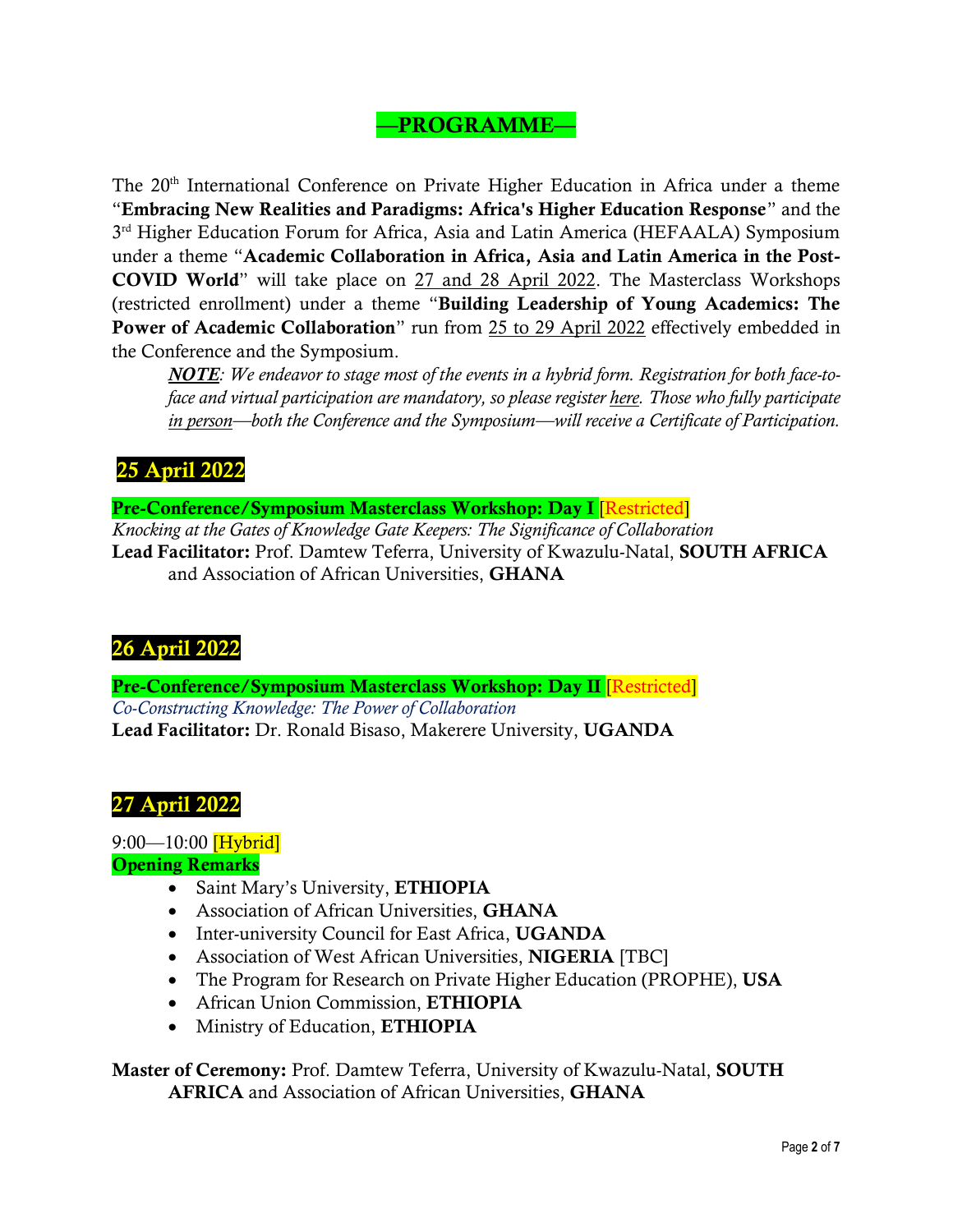$10:00 - 11:00$  [Hybrid]

Keynote 1: Academic Collaboration: Emerging Issues and Looming Challenges

Prof. N.V. Varghese, National Institute of Educational Planning and Administration, INDIA

Keynote 2: Higher Education Partnerships in Response to Addressing Development Challenges in Africa

Dr. Teshome Yizengaw, Indiana University, USA/ETHIOPIA

Chair: Prof. Afework Kassu, Armauer Hansen Research Institute, ETHIOPIA Respondent 1: Prof. Chika Sehoole, University of Pretoria, SOUTH AFRICA Respondent 2: Prof. Abdoulaye Gueye, University of Ottawa, CANADA/SENEGAL Rapporteur: Dr. Fred Awaah, University of Professional Studies, GHANA

11:00—11:30 Health Break

#### 11:30—13:00

#### SMU Conference Paper Presentation *PARALLEL SESSION I*

- Dr. Nangula Iipumbu, [NAMIBIA], Fit for Purpose Academic Programmes: An Imperative for Sustainable Development
- Prof. Morshidi Sirat and Dr. Muhammad, Muftahu, [MALAYSIA], Academic Collaboration in Malaysia: Imperatives and Modalities
- Mr. Amenti A. Kejela, [ETHIOPIA], Revisiting African Higher Education in line with the Ideals of Pan-Africanism: Bringing Agenda 2063 Aspirations to the Forefront
- Dr. Mohamed Salah Harzallah, [TUNISIA], Private Higher Education in Tunisia: Patterns and Trends
- Dr. Mthokozisi Emmanuel Ntuli, [SOUTH AFRICA], The Emerging South African Model: A Lesson for the Rest of Africa and Beyond?

Chair: Dr. Teshome Yizengaw, Indiana University, USA/ETHIOPIA Rapporteur: Mr. Getachew Asrat, Saint Mary's University, ETHIOPIA

#### *PARALLEL SESSION II*

- Dr. Gift Masaiti, [**ZAMBIA**], Financing, Innovation and Resourcing International Collaboration in African Higher Education: Beyond a Negotiated Power between the Global North and Global South
- Dr. Oforiwaa Gifty Gyamera, [GHANA], Not Savvy Enough?: A Critical Examination of Collaboration Initiatives of Universities in Ghana
- Dr. Kitaw Kassie, [ETHIOPIA], Patterns of Relationships in North-South Higher Education Partnerships: A Pathway to Mutuality
- Ms. Addisalem Tebikew and Mr. Asrat Dereb, [ETHIOPIA], Ethiopian-affiliated Research in Scopus and Web of Science: A Bibliometric Mapping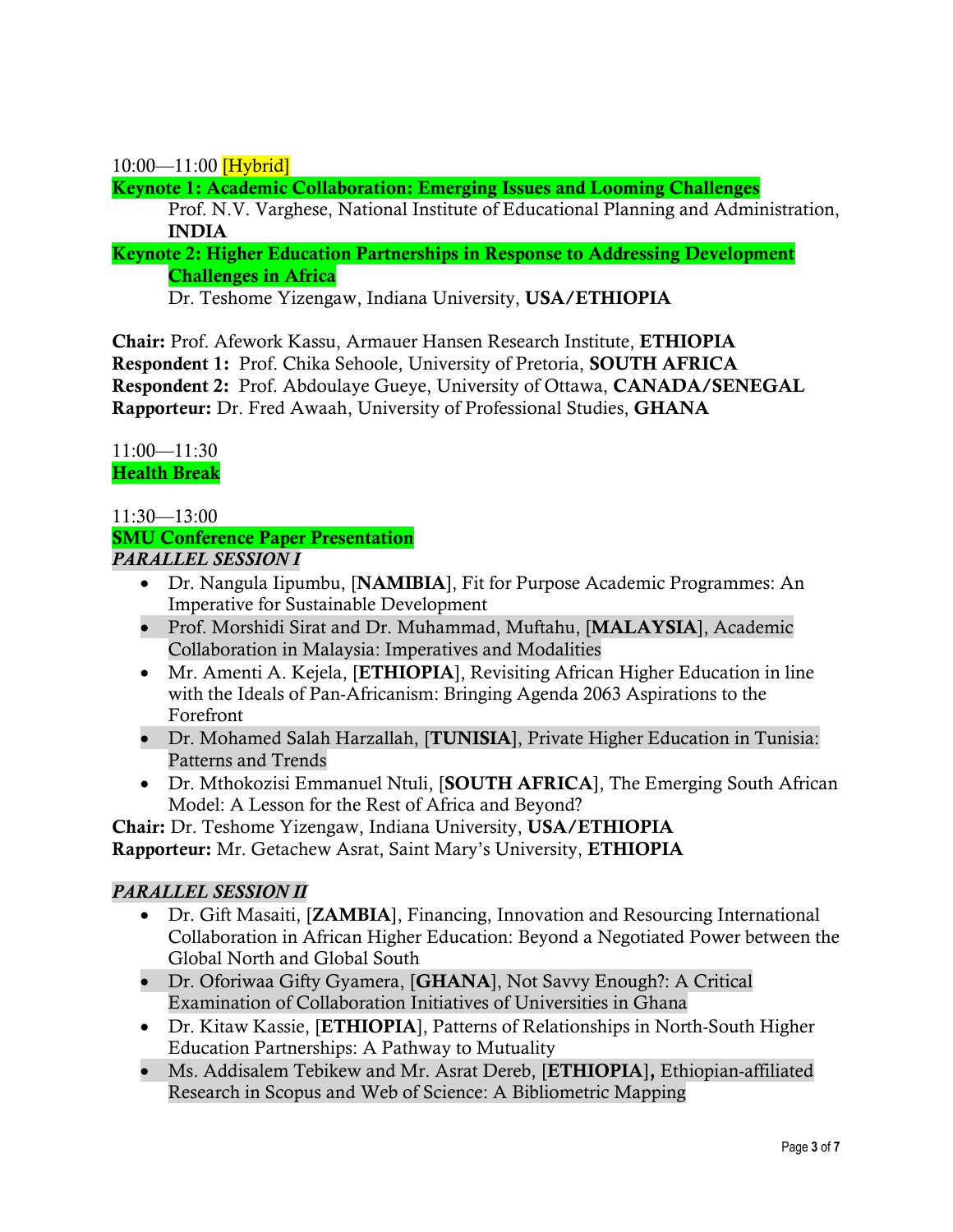Chair: Dr. Proscovia Namubiru-Ssentamu, Uganda Management Institute, UGANDA Rapporteur: Dr. Atlabachew Getaye, Saint Mary's University, ETHIOPIA

13:00—14:00 Lunch

14:00—15:30 HEFAALA Panel I [Hybrid] *Academic Collaboration: Imperatives and Modalities*  Panelists: Dr. Pablo Beneitone, National University of Lanús, ARGENTINA Prof. Anamaria Carneiro University of Campinas, BRAZIL Prof. Bie Dunrong, Xiamen University, CHINA Dr. Truphena Mukuna, Organisation for Social Science Research in Eastern and Southern Africa (OSSREA), ETHIOPIA Dr. Sai Väyrynen, University of Helsinki, FINLAND Mr. Michael Eschweiler, DAAD, GERMANY Prof. Ellen Hazelkorn, Technological University Dublin, IRELAND Dr. Ronald Bisaso, Makerere University, UGANDA Moderator: Prof. Damtew Teferra, University of Kwazulu-Natal, SOUTH AFRICA and Association of African Universities, GHANA Rapporteur: Dr. Emmanuel M. Ntuli, Durban University of Technology, SOUTH AFRICA 15:30—16:00 Health Break 16:00—17:30 HEFAALA Panel II *Impact and Relevance of Academic/Research Collaboration* Panelists:

Prof Elizabeth Balbachevsky, University of São Paulo, BRAZIL Prof. Abdoulaye Gueye, University of Ottawa, CANADA/SENEGAL Dr. Wondwosen Tamrat, St. Mary's University, ETHIOPIA Dr. Shaban Mayanja, GIZ, GERMANY Prof. N.V.Varghese, National Institute of Educational Planning and Administration, INDIA Prof. Naoki Umemiya, Sophia University, JAPAN Prof. Catherine Ngila, African Academy of Sciences, KENYA Dr. Edward Choi, Yonsei University, SOUTH KOREA Prof. Bizu Gelaye, Harvard University, USA Prof. Gustavo Gregorutti, Andrews University, USA Dr. Teshome Yizengaw, Indiana University, USA/ETHIOPIA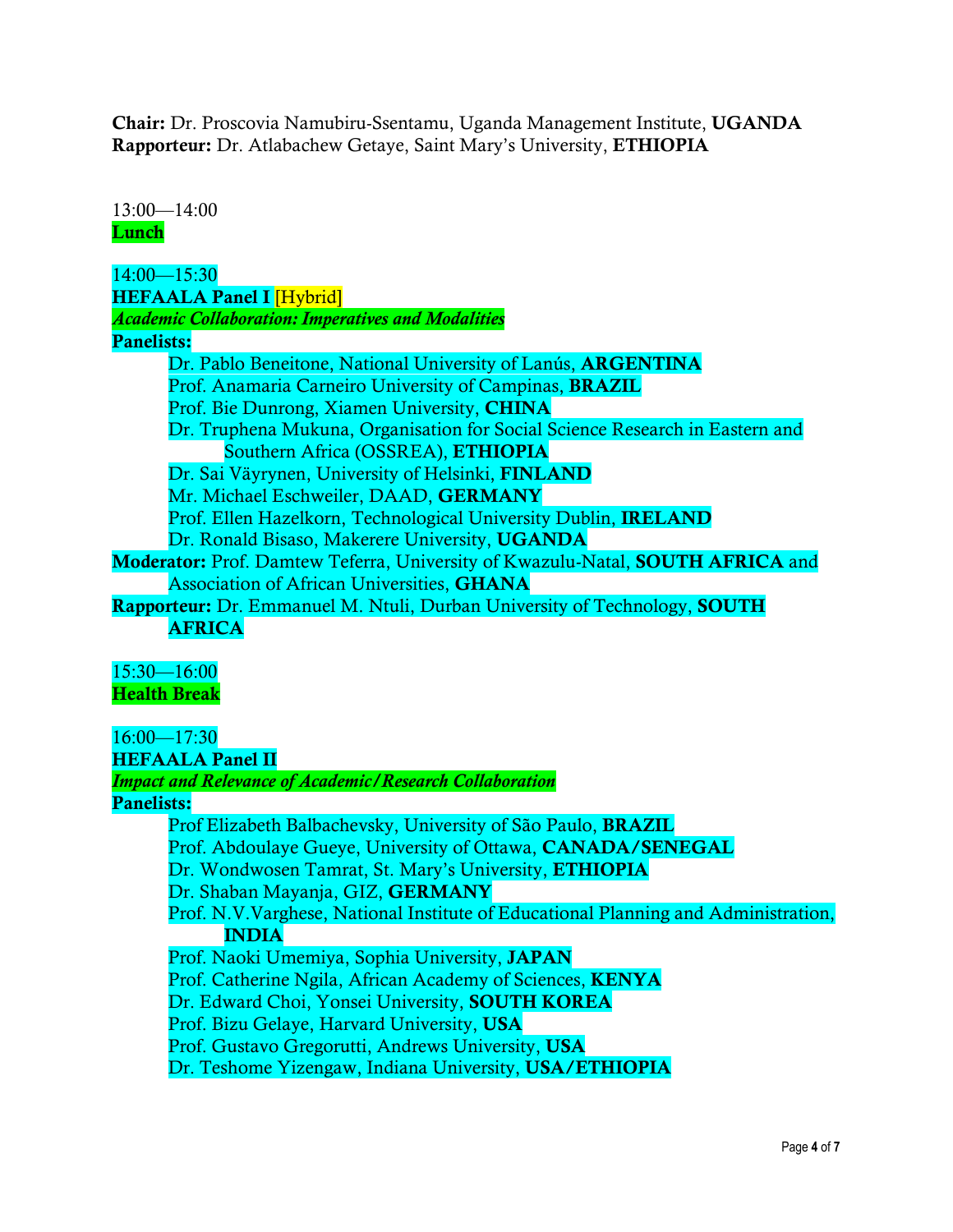Moderator: Prof. Belay Kassa, Pan-African University (formerly), ETHIOPIA Rapporteur: Dr. Muhammad Muftahu, Universiti Sains Malaysia, MALAYSIA

19:00—22:00 Reception

## 28 April 2022

#### SMU Conference Paper Presentation

*PARALLEL SESSION I*

09:00—10:45

- Dr. Titus O. Pacho, [KENYA], Transforming Higher Education in Africa through University-Industry Collaboration
- Ms. Cornia Pretorius, [SOUTH AFRICA], News Literacy as a Thought Framework in a Context of Societal Transformation in South Africa
- Dr. Teklu Abate, [EGYPT], Emerging University-Society Engagements in Africa: An Analysis of Strategic Plans
- Dr. Ronald Bisaso, [UGANDA], Reimagining the University's Role in the Societal Transformation Agenda Through Multi-sectoral Partnerships in Uganda

Chair: Dr. Getnet Fetene, Addis Ababa University, ETHIOPIA Rapporteur: Mr. Mosisa Kejela, Saint Mary's University, ETHIOPIA

#### *PARALLEL SESSION II*

- Prof. Peter A. Okebukola [NIGERIA], Prof. Juma Shabani [BURUNDI], and Dr. Fred Awaah [GHANA], The Learning Academic: Exemplars from Africa
- Dr. Michael OSENI, [NIGERIA], IT, Distance Learning and Higher Education in Nigeria: The New Order
- Asso. Prof. Proscovia Namubiru-Ssentamu, [UGANDA], Using Design-Based Research to Harness Students' Online Learning: Sharing of a Practical Experience
- Dr. Atlabachew Getaye, [ETHIOPIA], COVID-19 and First Year Saint Mary's University Students' Perception and Satisfaction of Online Learning: A Phenomenological FGD Study

Chair: Dr. Gift Masaiti, University of Zambia, ZAMBIA Rapporteur: Dr. Workneh Endazenaw, Andinet International School, ETHIOPIA

10:45—11:15 Health Break

11:15—13:00 HEFAALA Panel III [Hybrid] *Mobility and Intellectual Diaspora*

Panelists:

Prof. Lucas Luchilo, City University of Buenos Aires, ARGENTINA Prof. Thanh Pham, Monash University, VIETNAM/AUSTRALIA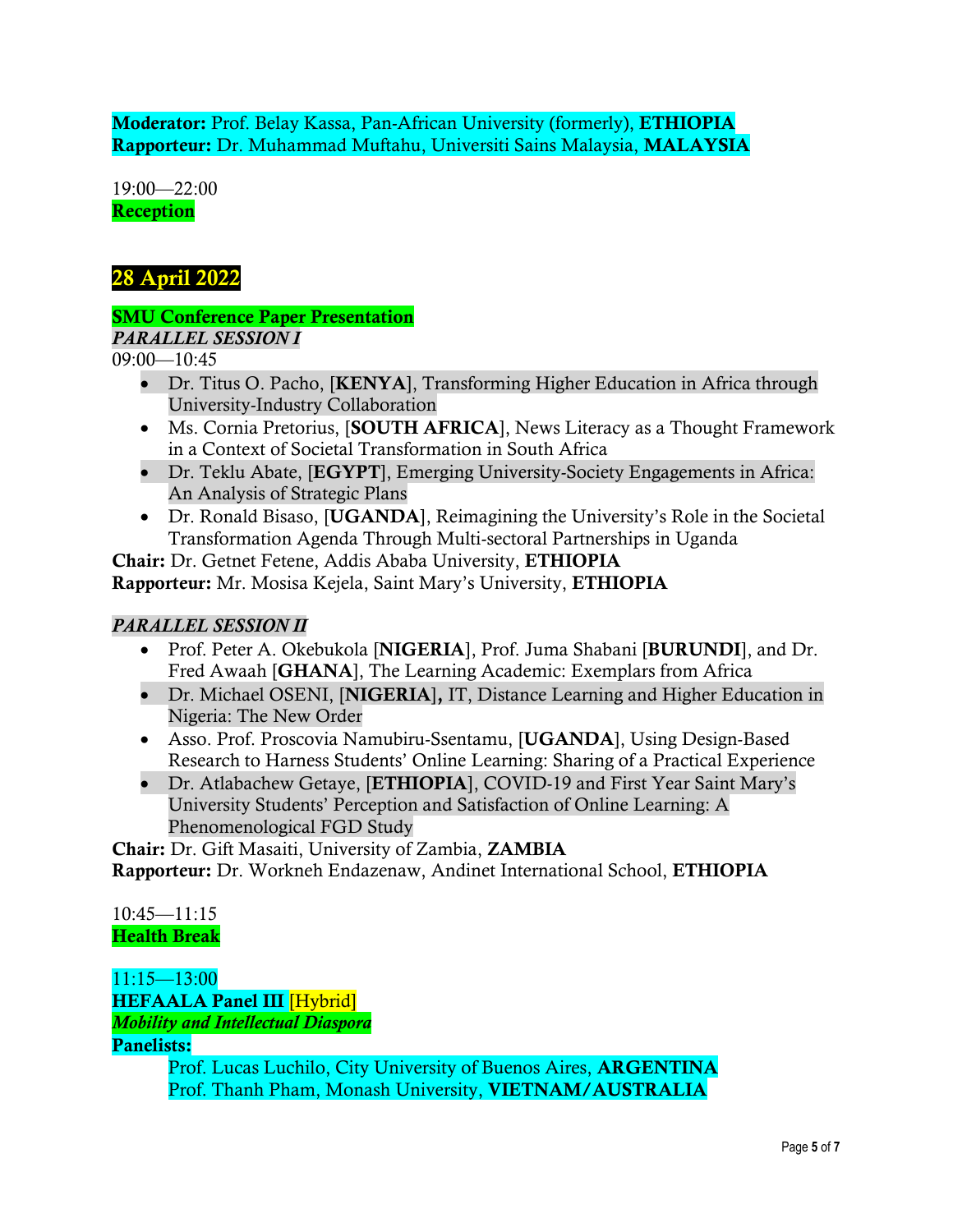Prof. Juma Shabani, University of Burundi, BURUNDI Dr. Ivan F. Pacheco, Qualipliance, COLOMBIA/USA Dr. Ayenachew Woldegiyorgis, Boston College, ETHIOPIA/USA Dr. Muhammad Muftahu, Universiti Sains Malaysia, MALAYSIA Prof. Ibrahim Oanda, Council for the Development of Social Science Research in Africa, SENEGAL Prof. Jae-Eun Jon, Hankuk University of Foreign Studies, **SOUTH KOREA** Prof. Gerardo Blanco, Boston College, USA/MEXICO Moderator: Prof. N.V.Varghese, National Institute of Educational Planning and Administration, INDIA

Rapporteur: Dr. Nangula Iipumbu, University of Namibia, NAMIBIA

13:00—14:00 Lunch Break

14:00—14:30

Keynote: Academic Collaboration in the Post-Covid Era: Challenges and Opportunities Prof. Goolam Mohamedbhai Moderator: Prof. Juma Shabani, University of Burundi, BURUNDI Respondent: Dr. Abebaw Yirga, Addis Ababa University, ETHIOPIA Rapporteur: Dr. Misganaw Solomon, Saint Mary's University, ETHIOPIA

14:30—16:00

HEFAALA Panel IV [Hybrid]

*Challenges and Opportunities of Academic Collaboration*

Panelists:

Prof. Rui Oppermann, Federal University of Rio Grande do Sul, BRAZIL

Prof. Marcelo Knobel, University of Campinas, BRAZIL

Prof. Belay Kassa, Pan-African University (formerly), ETHIOPIA

Prof. N.V. Varghese, National Institute of Educational Planning and Administration, INDIA

Prof. Akiyoshi Yonezawa, Tohoku University, JAPAN

Prof. Yamina El Kirat El Allame, Mohammed V University in Rabat, MOROCCO

Prof. Francisco Marmolejo, Qatar Foundation, QATAR

Dr. Gift Masaiti, University of Zambia, ZAMBIA

Moderator: Dr. Wondwosen Tamrat, St. Mary's University, ETHIOPIA

Rapporteur: M/s Cornia Pretorius, *University World News* / North-West University,

#### SOUTH AFRICA

16:00—16:30 Health Break

16:30—17:00 Conclusion and Way Forward [Hybrid]